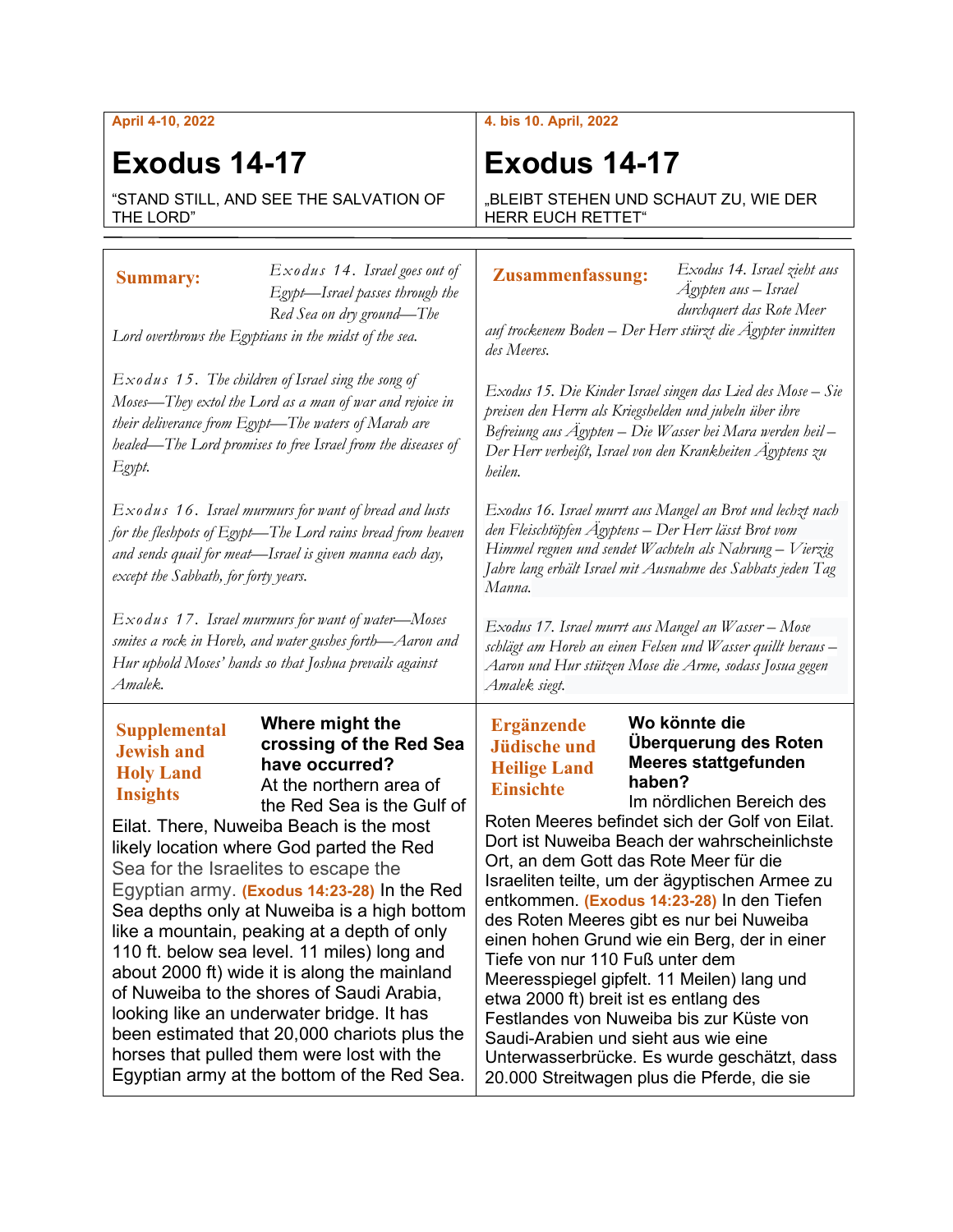In 1970, before the Egyptian government prohibited the removal of artifacts, John Wyatt conducted exploration at Nuweiba revealing chariots, wheels and axles, human and horse skeletal remains on the sea floor. An eight-spoke wheel hub Mr. Wyatt retrieved from the site was brought to the Egyptian Antiquities Director, Nassif Mohammed Hassan. Hassan declared Mr. Wyatt's find as an authentic eight-spoke wheel only used during the 18th Egyptian Dynasty dating to the time of the Exodus. According to Lennart Moller of the Karolinska Institute in Stockholm and the author of The Exodus Case, human and animal remains and chariot wheels are evidence that Nuweiba Beach is the site of an ancient disaster. **(Jim Muehlhausen, www.pharostribune.com/archives/article\_600e0 9f6-9ace-52fb-969c-73058d42560b. html#tncmssource=article-nav-next)** Also, an American researcher, Ryan Mauro, discovered chariot wheels at the bottom of the sea near Nuweiba, as well as metal wheels, wheel axles and carriage cages about 2.5 km from the shore. Ramesses II was the King Pharaoh who let the Children of Israel go in the 19th dynasty. **(www.jewishtraveler.co .il/miracle-parting-red-sea-take-place)**

**What Is the meaning of Moses' Song?** The Children of Israel had good sense to sing songs of celebration as they made their exodus from Egypt. They had been delivered from slavery; God appeared on their behalf; the ten plagues; then the pillar of cloud and fire guiding their way; the parting of the Red Sea and the ultimate destruction of Pharoah's army. The Israelites were no strangers in being part of the miracles of God. Once safely on the other side of the Red Sea, Moses led the people in a song of praise and thanksgiving! It may be the first song of its kind recorded in the Bible. Miriam's part in "leading the choir" is primarily acknowledged because of the role

zogen, mit der ägyptischen Armee auf dem Grund des Roten Meeres verloren gingen. 1970, bevor die ägyptische Regierung die Entfernung von Artefakten verbot, führte John Wyatt Erkundungen in Nuweiba durch und enthüllte Streitwagen, Räder und Achsen sowie Skelettreste von Menschen und Pferden auf dem Meeresboden. Eine Radnabe mit acht Speichen, die Mr. Wyatt vor Ort gefunden hatte, wurde zum ägyptischen Direktor für Altertümer, Nassif Mohammed Hassan, gebracht. Hassan erklärte Mr. Wyatts Fund als authentisches Rad mit acht Speichen, das nur während der 18. ägyptischen Dynastie aus der Zeit des Exodus verwendet wurde. Laut Lennart Moller vom Karolinska-Institut in Stockholm und dem Autor von The Exodus Case sind Überreste von Menschen und Tieren sowie Wagenräder Beweise dafür, dass Nuweiba Beach der Ort einer alten Katastrophe ist. **(Jim Muehlhausen, www.pharostribune.com/ archives/article\_600e09f6-9ace-52fb-969c-73058d42560b.html#tncms-source=article-navnext)** Auch ein amerikanischer Forscher, Ryan Mauro, entdeckte Wagenräder auf dem Meeresgrund bei Nuweiba, sowie Metallräder, Radachsen und Wagenkäfige etwa 2,5 km vom Ufer entfernt. Ramses II. war der König Pharao, der die Kinder Israels in der 19. Dynastie ziehen ließ. **(www.jewishtraveler.co.il/ miracle-parting-red-sea-take-place)**

#### **Was ist die Bedeutung von Moses Lied?** Die Kinder Israels hatten gesunden Menschenverstand, bei ihrem Auszug aus Ägypten Festlieder zu singen. Sie waren aus der Sklaverei befreit worden; Gott erschien für sie; die zehn Plagen; dann die Wolken- und Feuersäule, die ihnen den Weg weist; die Teilung des Roten Meeres und die endgültige Vernichtung der Armee des Pharaos. Die Israeliten waren keine Fremden darin, Teil der Wunder Gottes zu sein. Einmal sicher auf der anderen Seite des Roten Meeres, führte Moses das Volk in ein Lob- und Danklied! Es könnte das erste Lied dieser Art sein, das in der Bibel aufgezeichnet ist. Miriams Rolle bei "Chorleitung" wird vor allem wegen der Rolle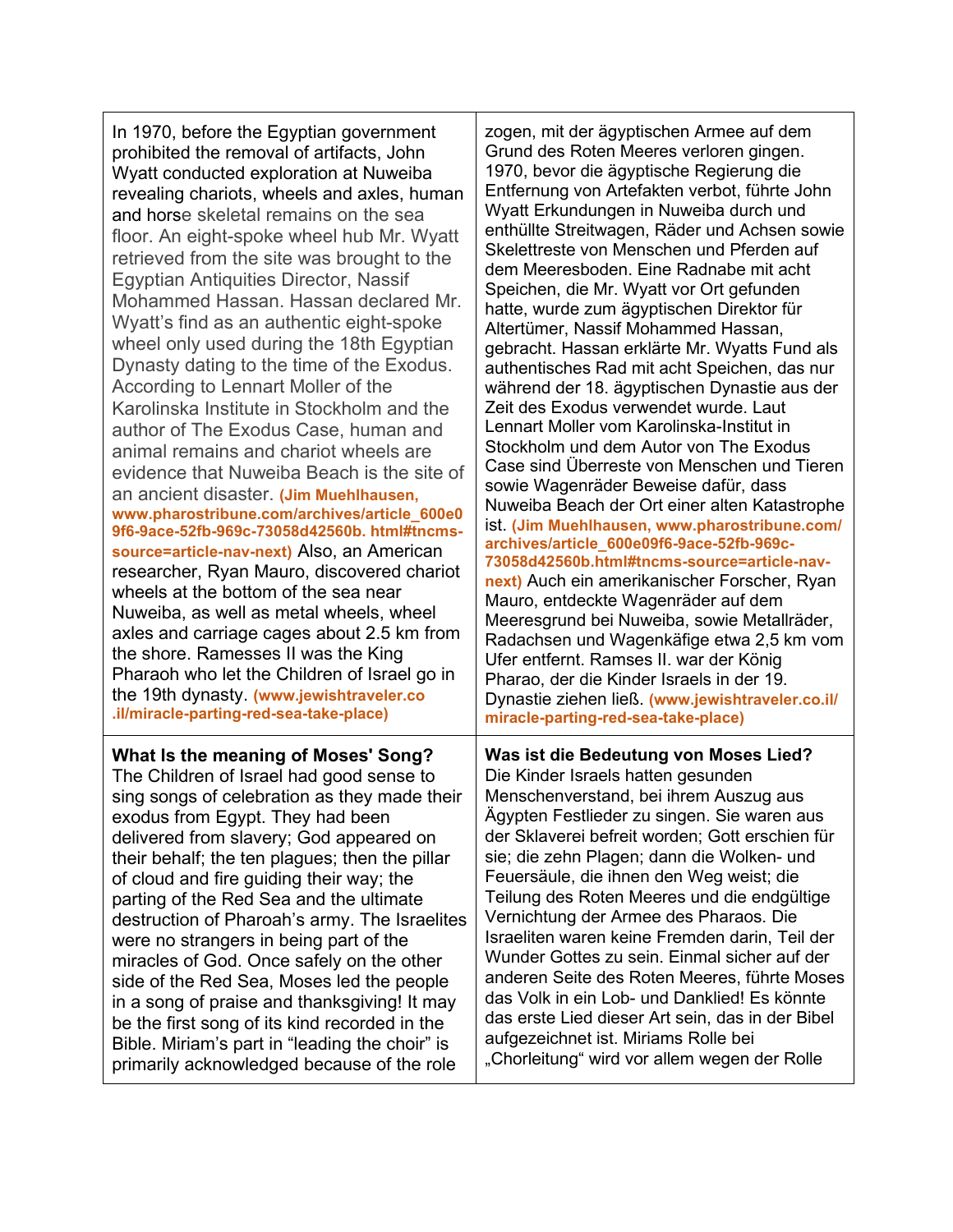| she played in saving the life of her brother,                                                                                                                                                                                                                                                                                                                                                                                                                                                                                                                                                                                                                                                                                                                                                                                                                                                                                                                                                                                                                                                                                                                                                                                                                                                                                                                                                                                                                                                                                                                                                                     | gewürdigt, die sie bei der Rettung des Lebens                                                                                                                                                                                                                                                                                                                                                                                                                                                                                                                                                                                                                                                                                                                                                                                                                                                                                                                                                                                                                                                                                                                                                                                                                                                                                                                                                                                                                                                                                                                                                                                                                                                                                                                              |
|-------------------------------------------------------------------------------------------------------------------------------------------------------------------------------------------------------------------------------------------------------------------------------------------------------------------------------------------------------------------------------------------------------------------------------------------------------------------------------------------------------------------------------------------------------------------------------------------------------------------------------------------------------------------------------------------------------------------------------------------------------------------------------------------------------------------------------------------------------------------------------------------------------------------------------------------------------------------------------------------------------------------------------------------------------------------------------------------------------------------------------------------------------------------------------------------------------------------------------------------------------------------------------------------------------------------------------------------------------------------------------------------------------------------------------------------------------------------------------------------------------------------------------------------------------------------------------------------------------------------|----------------------------------------------------------------------------------------------------------------------------------------------------------------------------------------------------------------------------------------------------------------------------------------------------------------------------------------------------------------------------------------------------------------------------------------------------------------------------------------------------------------------------------------------------------------------------------------------------------------------------------------------------------------------------------------------------------------------------------------------------------------------------------------------------------------------------------------------------------------------------------------------------------------------------------------------------------------------------------------------------------------------------------------------------------------------------------------------------------------------------------------------------------------------------------------------------------------------------------------------------------------------------------------------------------------------------------------------------------------------------------------------------------------------------------------------------------------------------------------------------------------------------------------------------------------------------------------------------------------------------------------------------------------------------------------------------------------------------------------------------------------------------|
| Moses. Miriam's story also serves as an                                                                                                                                                                                                                                                                                                                                                                                                                                                                                                                                                                                                                                                                                                                                                                                                                                                                                                                                                                                                                                                                                                                                                                                                                                                                                                                                                                                                                                                                                                                                                                           | ihres Bruders Moses spielte. Miriams                                                                                                                                                                                                                                                                                                                                                                                                                                                                                                                                                                                                                                                                                                                                                                                                                                                                                                                                                                                                                                                                                                                                                                                                                                                                                                                                                                                                                                                                                                                                                                                                                                                                                                                                       |
| example of how we can always nurture faith                                                                                                                                                                                                                                                                                                                                                                                                                                                                                                                                                                                                                                                                                                                                                                                                                                                                                                                                                                                                                                                                                                                                                                                                                                                                                                                                                                                                                                                                                                                                                                        | Geschichte dient auch als Beispiel dafür, wie                                                                                                                                                                                                                                                                                                                                                                                                                                                                                                                                                                                                                                                                                                                                                                                                                                                                                                                                                                                                                                                                                                                                                                                                                                                                                                                                                                                                                                                                                                                                                                                                                                                                                                                              |
| in God's plan for our lives, and how to give                                                                                                                                                                                                                                                                                                                                                                                                                                                                                                                                                                                                                                                                                                                                                                                                                                                                                                                                                                                                                                                                                                                                                                                                                                                                                                                                                                                                                                                                                                                                                                      | wir immer den Glauben an Gottes Plan für                                                                                                                                                                                                                                                                                                                                                                                                                                                                                                                                                                                                                                                                                                                                                                                                                                                                                                                                                                                                                                                                                                                                                                                                                                                                                                                                                                                                                                                                                                                                                                                                                                                                                                                                   |
| thanks to Him at all times. Miriam                                                                                                                                                                                                                                                                                                                                                                                                                                                                                                                                                                                                                                                                                                                                                                                                                                                                                                                                                                                                                                                                                                                                                                                                                                                                                                                                                                                                                                                                                                                                                                                | unser Leben fördern und ihm jederzeit danken                                                                                                                                                                                                                                                                                                                                                                                                                                                                                                                                                                                                                                                                                                                                                                                                                                                                                                                                                                                                                                                                                                                                                                                                                                                                                                                                                                                                                                                                                                                                                                                                                                                                                                                               |
| encouraged the other Israelite women to join                                                                                                                                                                                                                                                                                                                                                                                                                                                                                                                                                                                                                                                                                                                                                                                                                                                                                                                                                                                                                                                                                                                                                                                                                                                                                                                                                                                                                                                                                                                                                                      | können. Miriam ermutigte die anderen                                                                                                                                                                                                                                                                                                                                                                                                                                                                                                                                                                                                                                                                                                                                                                                                                                                                                                                                                                                                                                                                                                                                                                                                                                                                                                                                                                                                                                                                                                                                                                                                                                                                                                                                       |
| her in giving thanksgiving and praise to God                                                                                                                                                                                                                                                                                                                                                                                                                                                                                                                                                                                                                                                                                                                                                                                                                                                                                                                                                                                                                                                                                                                                                                                                                                                                                                                                                                                                                                                                                                                                                                      | israelitischen Frauen, sich ihr anzuschließen,                                                                                                                                                                                                                                                                                                                                                                                                                                                                                                                                                                                                                                                                                                                                                                                                                                                                                                                                                                                                                                                                                                                                                                                                                                                                                                                                                                                                                                                                                                                                                                                                                                                                                                                             |
| for His deliverance – through song. (Exodus                                                                                                                                                                                                                                                                                                                                                                                                                                                                                                                                                                                                                                                                                                                                                                                                                                                                                                                                                                                                                                                                                                                                                                                                                                                                                                                                                                                                                                                                                                                                                                       | um Gott für seine Befreiung zu danken und zu                                                                                                                                                                                                                                                                                                                                                                                                                                                                                                                                                                                                                                                                                                                                                                                                                                                                                                                                                                                                                                                                                                                                                                                                                                                                                                                                                                                                                                                                                                                                                                                                                                                                                                                               |
| $15:20-21$                                                                                                                                                                                                                                                                                                                                                                                                                                                                                                                                                                                                                                                                                                                                                                                                                                                                                                                                                                                                                                                                                                                                                                                                                                                                                                                                                                                                                                                                                                                                                                                                        | preisen - durch Lieder. (Exodus 15:20-21)                                                                                                                                                                                                                                                                                                                                                                                                                                                                                                                                                                                                                                                                                                                                                                                                                                                                                                                                                                                                                                                                                                                                                                                                                                                                                                                                                                                                                                                                                                                                                                                                                                                                                                                                  |
| What is "Manna," and the "Bread of<br>Life?"<br>Manna is sometimes referred to as the<br>"bread" that kept the Israelites alive. It was<br>the substance miraculously supplied as food<br>to the Israelites in the wilderness. The Bible<br>Dictionary states that manna is a small,<br>round food substance with the taste of<br>honey wafers (Exodus 16:14-31) or of fresh<br>oil (Numbers 11:7-8). It fed the children of<br>Israel in the wilderness (Exodus 16:4-5, 14-<br>30, 35; Joshua 5:12; 1 Nephi 17:28). The<br>Israelis call it <i>man-hu</i> in Hebrew, which<br>means, "What is it?"-because they did not<br>know what it was (Exodus 16:15). It was also<br>called "angels' food" and "bread from<br>heaven" (Psalm 78:24-25; John 6:31). It<br>should be considered as a symbol for the<br>Messiah, who is the Bread of Life (John 6:31-<br>35). Continuing the subject of bread, "From<br>Talmudic times, it was the special duty of the<br>housewife to bake the bread for the<br>Sabbath. This bread, usually prepared from<br>white flour, is also called "hallah." Two such<br>loaves are placed on the festive Sabbath<br>table as a symbol for the double portion of<br>manna which the Israelites in the wilderness<br>received every Friday, and because of the<br>Showbread in the Temple, which was<br>displayed each Sabbath." (Encyclopedia<br>Judaica Jr.) The expression "Bread of Life" is<br>about the leaven which makes the dough<br>"rise" or come to life. During Passover, the<br>Israelites were to have nothing in their<br>presence that had leaven or could rise. That | Was ist "Manna" und das "Brot des<br>Lebens"?<br>Manna wird manchmal als das "Brot"<br>bezeichnet, das die Israeliten am Leben erhielt.<br>Es war die Substanz, die den Israeliten in der<br>Wildnis auf wundersame Weise als Nahrung<br>geliefert wurde. Das Bible Dictionary besagt,<br>dass Manna ein kleines, rundes<br>Nahrungsmittel ist, das nach Honigwaffeln<br>(Exodus 16:14-31) oder nach frischem Öl<br>(Numeri 11:7-8) schmeckt. Es ernährte die<br>Kinder Israels in der Wildnis (Exodus 16:4-5,<br>14-30, 35; Josua 5:12; 1 Nephi 17:28). Die<br>Israelis nennen es auf Hebräisch man-hu, was<br>"Was ist das?" bedeutet – weil sie nicht<br>wussten, was es war (Exodus 16,15). Es wurde<br>auch "Engelspeise" und "Brot des Himmels"<br>genannt (Psalm 78:24-25; Johannes 6:31). Es<br>sollte als Symbol für den Messias betrachtet<br>werden, der das Brot des Lebens ist (Johannes<br>6:31-35). Um das Thema Brot fortzusetzen:<br>"Seit talmudischen Zeiten war es die<br>besondere Pflicht der Hausfrau, das Brot für<br>den Sabbat zu backen. Dieses meist aus<br>Weißmehl zubereitete Brot wird auch "Hallah"<br>genannt. Zwei solcher Brote werden auf den<br>festlichen Sabbattisch gelegt als Symbol für die<br>doppelte Portion Manna, die die Israeliten in<br>der Wüste jeden Freitag erhielten, und wegen<br>der Schaubrote im Tempel, die jeden Sabbat<br>ausgestellt wurden." (Enzyclopädie Judaica Jr.)<br>Der Ausdruck "Brot des Lebens" bezieht sich<br>auf den Sauerteig, der den Teig "aufgehen"<br>oder zum Leben erwecken lässt. Während des<br>Passahfestes sollten die Israeliten nichts in<br>ihrer Nähe haben, was gesäuert war oder<br>aufgehen konnte. Dies geschah, um sich<br>darauf zu konzentrieren, wie der Herr sie aus |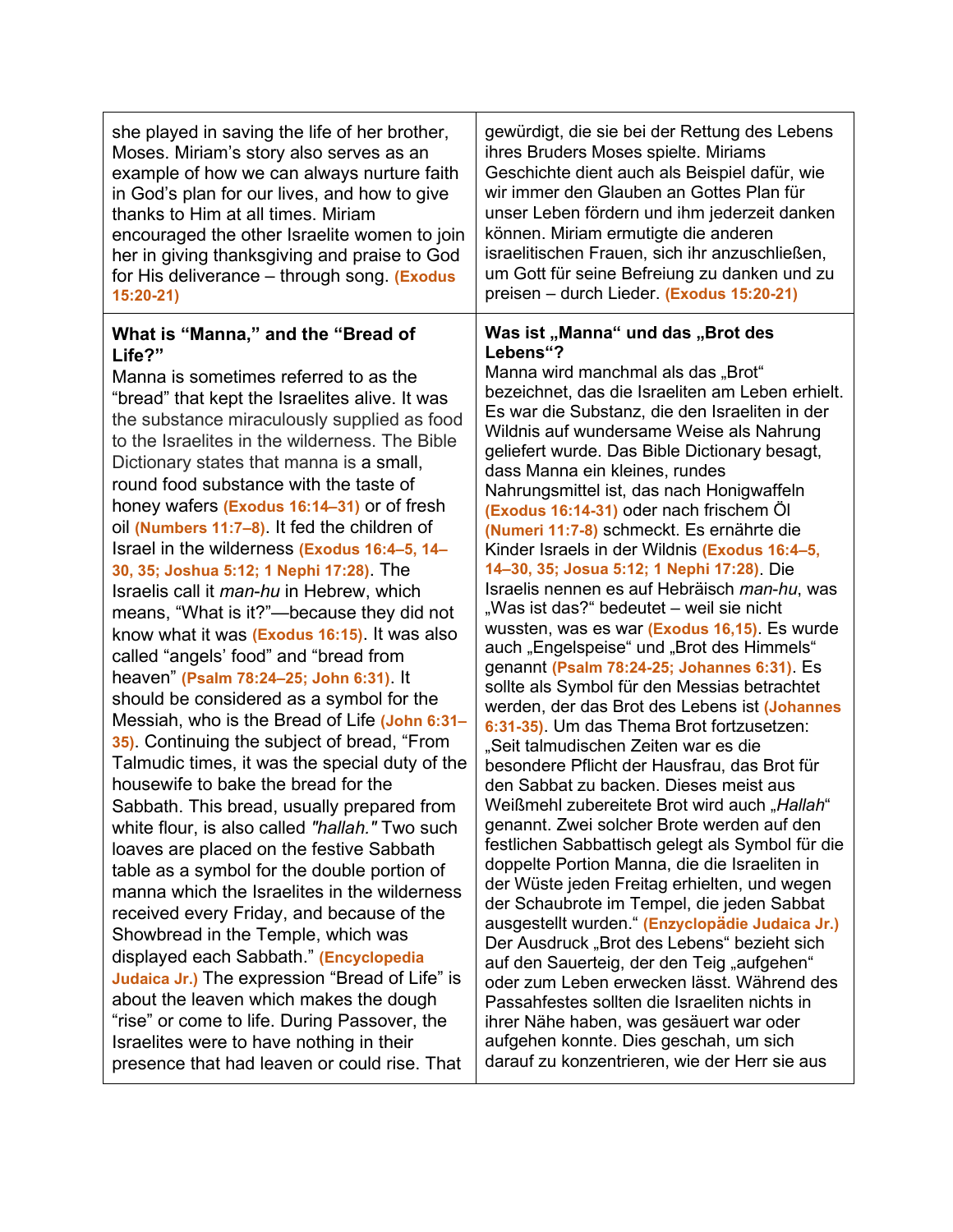| was done to concentrate on how the Lord               | der Knechtschaft auferstehen ließ, und um sich  |
|-------------------------------------------------------|-------------------------------------------------|
| had them rise out of bondage and to look              | auf eine zukünftige "Auferstehung" zu freuen,   |
| forward to a future "rising" that would be            | die größer sein würde als die Befreiung aus     |
| greater than deliverance from Egypt.                  | Ägypten.                                        |
| Who is the real "Fountain of Living                   | Wer ist der wahre "Brunnen des lebendigen       |
| Waters" that comes from the "Rock of                  | Wassers", der vom "Felsen der Erlösung"         |
| Salvation?"                                           | kommt?                                          |
| When the children of Israel complained that           | Als die Kinder Israels sich beschwerten, dass   |
| there was not enough water, Moses                     | es nicht genug Wasser gab, versorgte Moses      |
| provided them with a miracle source of water          | sie mit einer wunderbaren Wasserquelle, als er  |
| as he struck the rock. The greatest lesson            | auf den Felsen schlug. Die größte Lektion, die  |
| he learned - so that he could teach the               | er lernte – damit er die Israeliten belehren    |
| Israelites-was that he, Moses, was not their          | konnte – war, dass er, Moses, nicht ihr         |
| "deliverer." The deliverance always comes             | "Befreier" war. Die Befreiung kommt immer       |
| from "The Rock of Salvation," "The Fountain           | vom "Felsen der Erlösung", "dem Brunnen des     |
| of Living Waters." "The reading from the              | lebendigen Wassers". "Die Lesung aus der        |
| Torah describes the sacrifices brought by             | Thora beschreibt die Opfer, die die Fürsten bei |
| the princes at the dedication of the                  | der Einweihung des Heiligtums brachten, und     |
| sanctuary, and the kindling of the                    | das Entzünden des Kandelabers; Für die          |
| candelabrum; special haftarot are prescribed          | Sabbate von Chanukka sind spezielle Haftarot    |
| for the Sabbaths of Hanukkah. In the                  | vorgeschrieben. Im aschkenasischen Ritus        |
| Ashkenazi rite, a hymn called Ma'oz Zur (O            | wird eine Hymne namens Ma'oz Zur (O             |
| Fortress, Rock of my salvation) is sung."             | Festung, Fels meiner Erlösung) gesungen."       |
| (Encyclopedia Judaica Jr.)                            | (Enzyklopädie Judaica Jr.)                      |
| What is the ancient sign of the ordinance             | Was ist das alte Zeichen der Verordnung         |
| of Wine and Bread?                                    | von Wein und Brot?                              |
| In a religious Jewish home, every Sabbath             | In einem religiösen jüdischen Zuhause beginnt   |
| Eve begins with an <b>ancient</b> ritual of a         | jeder Sabbatabend mit einem alten Ritual, bei   |
| blessing and pouring of a little pure wine (or        | dem ein wenig reiner Wein (oder lebendiges      |
| living [spring] water if wine is not available). It   | [Quell-] Wasser, wenn kein Wein verfügbar ist)  |
| is called <i>Kiddush</i> . It is followed by a        | gesegnet und eingegossen wird. Es wird          |
| blessing, breaking, and eating of a little            | Kiddusch genannt. Es folgt ein Segen, Brechen   |
| piece of the "Hallah" bread. This procedure           | und Essen eines kleinen Stücks des "Hallah"-    |
| is called "Motzi." The father or grandfather in       | Brots. Dieses Verfahren nennt sich "Motzi". Der |
| the home always partakes first, and then              | Vater oder Großvater im Haus nimmt immer        |
| others receive the Kiddush, followed by               | zuerst teil, und dann erhalten andere den       |
| <b>Motzi.</b> "The table is set for the festive meal, | Kiddusch, gefolgt von Motzi. "Der Tisch ist für |
| with the Sabbath candles glowing in                   | das Festmahl gedeckt, die Sabbatkerzen          |
| polished holders. The family stands and the           | leuchten in polierten Fassungen. Die Familie    |
| father raises the brimming silver cup to say          | steht auf und der Vater erhebt den randvollen   |
| Kiddush, the blessing and sanctification over         | silbernen Kelch, um Kiddush zu sagen, den       |
| wine. This age-old ceremony is in fulfillment         | Segen und die Heiligung über Wein. Diese        |
| of the biblical command, "Remember the                | uralte Zeremonie erfüllt das biblische Gebot:   |
| Sabbath day to keep it holy." (Exodus 20:8)"          | "Gedenke an den Sabbattag, um ihn heilig zu     |
| "Kiddush is recited on the evening of the             | halten." (Exodus 20:8)", Kiddusch wird am       |